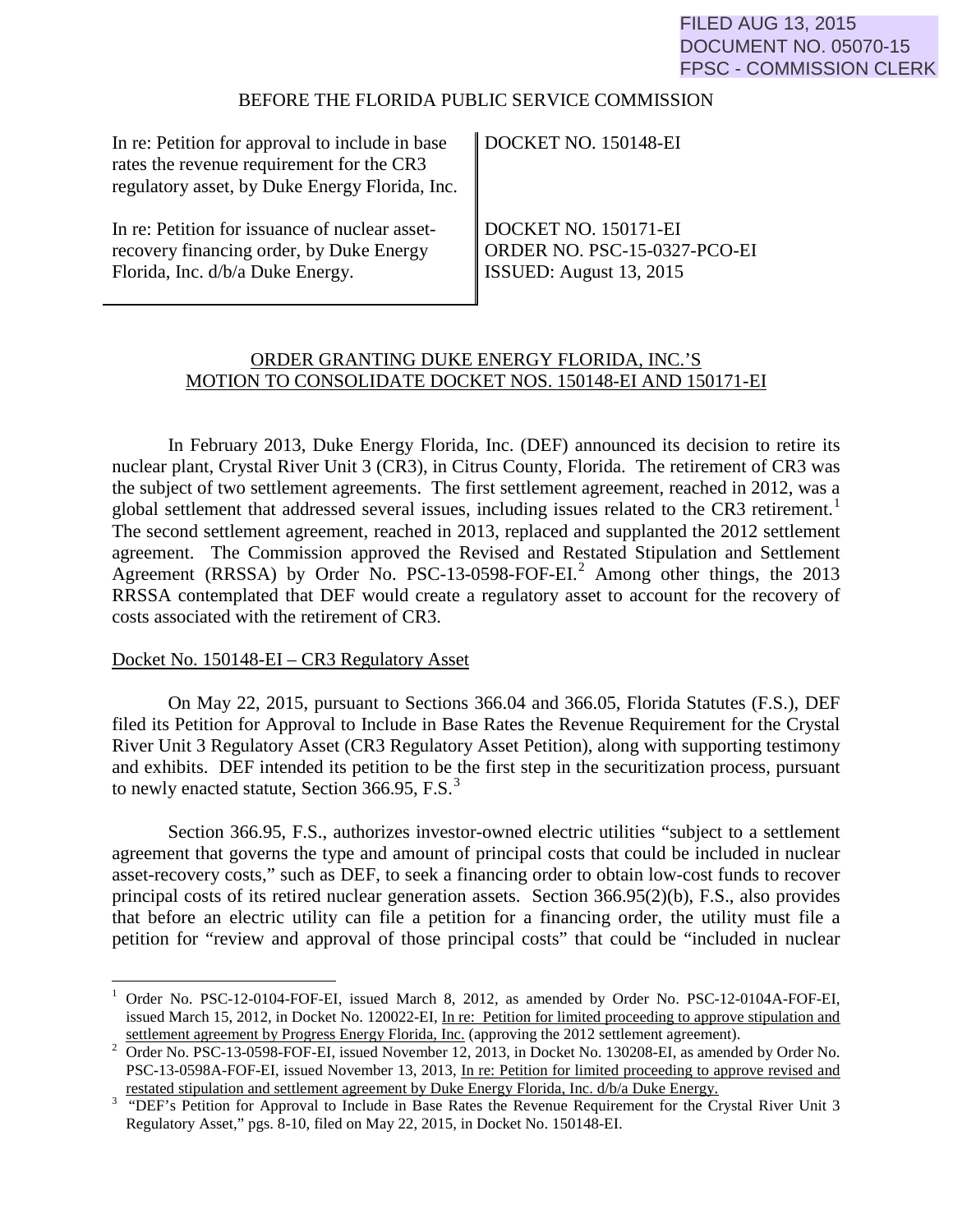asset-recovery costs," at least 60 days prior to seeking a financing order. DEF's CR3 Regulatory Asset Petition is the first step in the process required by the new law.

#### Docket No. 150171-EI – Financing Order

On July 27, 2015, pursuant to Sections 366.04, 366.05, and 366.95, F.S., the RRSSA, and its CR3 Regulatory Asset Petition, DEF filed its Petition for Issuance of a Nuclear Asset-Recovery Financing Order (Financing Order Petition), along with supporting testimony and exhibits, requesting that the Commission issue a financing order to permit DEF to securitize certain costs, including the CR3 Regulatory Asset value as outlined in its CR3 Regulatory Asset Petition filed in Docket No. 150148-EI. DEF also filed a Motion to Consolidate, requesting that its CR3 Regulatory Asset Petition and Financing Order Petition be consolidated for the purposes of hearing, pursuant to Rule 28-106.108, Florida Administrative Code (F.A.C.).

### Motion to Consolidate

Rule 28-106.108, F.A.C., provides that "[i]f there are separate matters which involve similar issues of law or fact, or identical parties, the matters may be consolidated if it appears that consolidation would promote the just, speedy, and inexpensive resolution of the proceedings, and would not unduly prejudice the rights of a party." DEF asserts that Docket Nos. 150148-EI and 150171-EI should be consolidated because the matters are "inextricably linked," and consolidation would promote the just, speedy, and inexpensive resolution of the proceedings. DEF asserts that: (1) both dockets involve the same parties, all of which are signatories to the RRSSA; (2) both dockets involve similar issues of law or fact and Section 366.95, F.S., contemplates that a financing order cannot be issued until the value of the CR3 Regulatory Asset has been determined and approved; and (3) consolidation of the dockets would not unduly prejudice the rights of the parties since the parties were advised of its intent to seek consolidation of the dockets in its CR3 Regulatory Asset Petition.

### Ruling

Rule 28-106.211, F.A.C., provides that "[t]he presiding officer before whom a case is pending may issue any orders necessary to effectuate discovery, to prevent delay, and to promote the just, speedy, and inexpensive determination of all aspects of the case. . . ." Upon review, it appears that Docket Nos. 150148-EI and 150171-EI are interrelated and inextricably linked. The value of the CR3 Regulatory Asset to be determined in Docket No. 150148-EI will directly influence the amount that may be securitized, should this Commission issue a Financing Order in Docket No. 150171-EI. Holding separate hearings in each of the dockets would cause unnecessary duplication of time and resources, and the parties to Docket No. 150148-EI have indicated that they support consolidating the dockets.<sup>[4](#page-1-0)</sup> Therefore, it appears that consolidation will promote the just, speedy and inexpensive resolution of the proceedings and will not unduly prejudice the rights of any party.

<span id="page-1-0"></span> $\overline{a}$ 4 As of the date of this order, the parties to Docket No. 150148-EI are DEF, the Office of Public Counsel, White Springs Agricultural Chemicals, Inc. d/b/a PCS Phosphate – White Springs, and the Florida Industrial Power Users Group.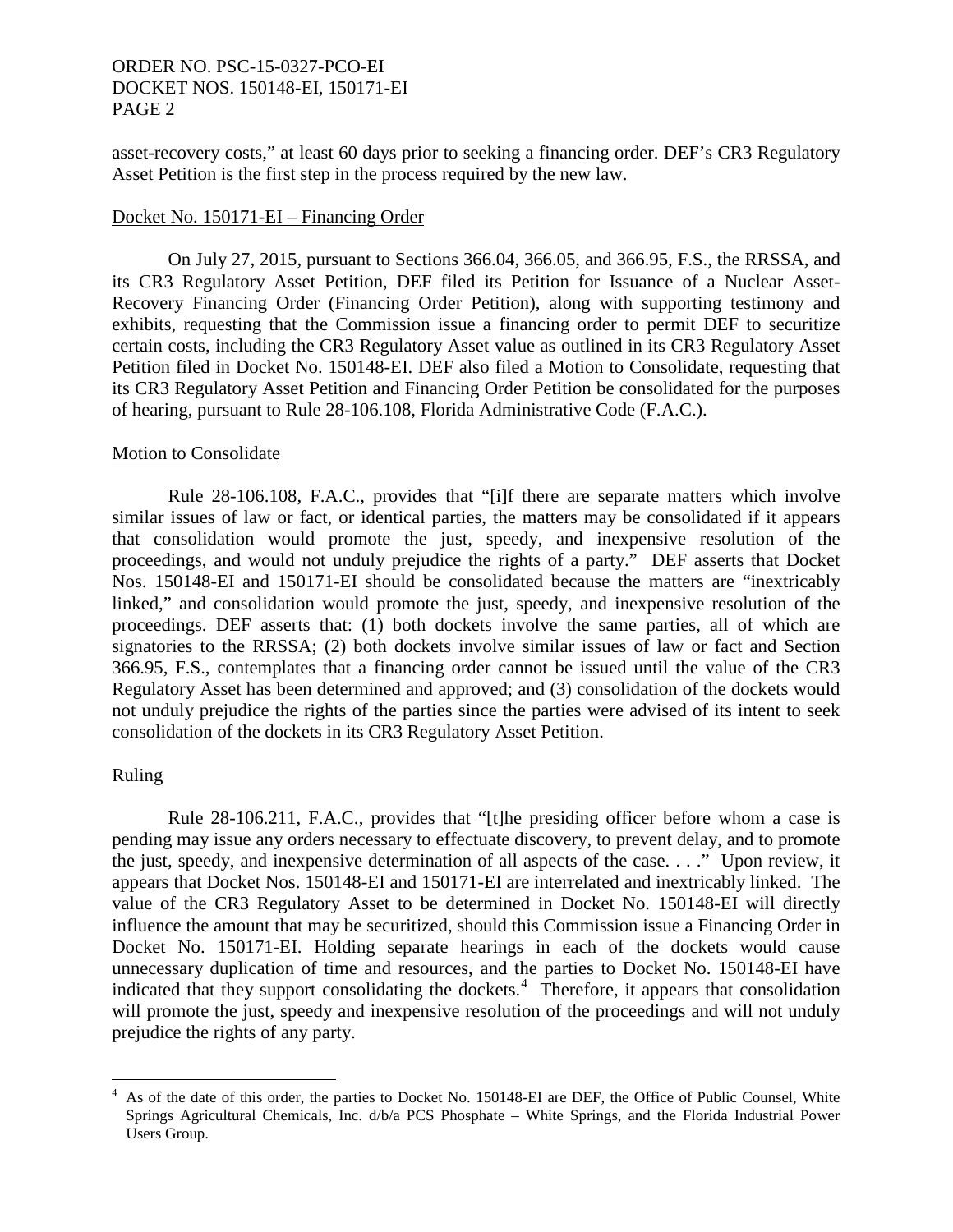For the foregoing reasons, Docket Nos. 150148-EI and 150171-EI shall be consolidated into Docket No. 150171-EI. Accordingly, the procedures established by Order No. PSC-15- 0238-PCO-EI, issued June 5, 2015, in Docket No. 150148-EI, shall govern this proceeding unless modified by the Commission, and all parties to Docket No. 150148-EI shall also be parties to Docket No. 150171-EI. All filings made in Docket No. 150148-EI shall be combined in the file for Docket No. 150171-EI, and all future filings shall be filed in Docket No. 150171- EI. Both dockets shall remain open.

Based on the foregoing, it is

ORDERED by Commissioner Ronald A. Brisé, as Prehearing Officer, that Duke Energy Florida, Inc.'s Motion to Consolidate Docket Nos. 150148-EI and 150171-EI is hereby granted. It is further

ORDERED that Docket Nos. 150148-EI and 150171-EI are hereby consolidated into Docket No. 150171-EI. It is further

ORDERED that the procedures established by Order No. PSC-15-0238-PCO-EI shall govern this proceeding unless modified by the Commission. It is further

ORDERED that all parties to Docket No. 150148-EI shall also be parties to Docket No. 150171-EI. It is further

ORDERED that all filings made in Docket No. 150148-EI shall be combined in the file for Docket No. 150171-EI, and all future filings shall be filed in Docket No. 150171-EI. It is further

ORDERED that both dockets shall remain open.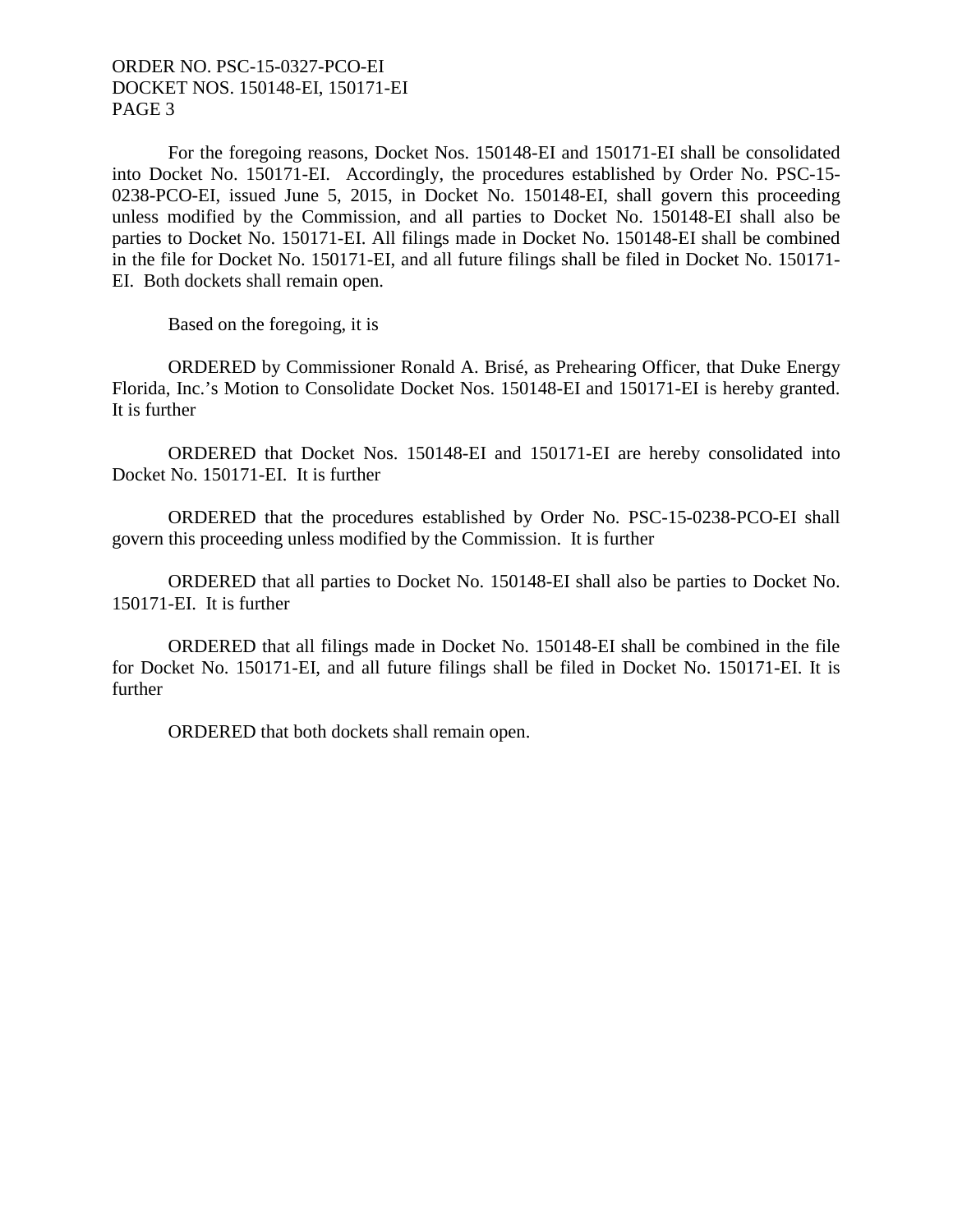By ORDER of Commissioner Ronald A. Brisé, as Prehearing Officer, this 13th day  $of$   $\_\$ {August},  $\_\_$  $2015$ .

RONALD A. BRISÉ Commissioner and Prehearing Officer Florida Public Service Commission 2540 Shumard Oak Boulevard Tallahassee, Florida 32399  $(850)$  413-6770 www.floridapsc.com

Copies furnished: A copy of this document is provided to the parties of record at the time of issuance and, if applicable, interested persons.

 $RG$